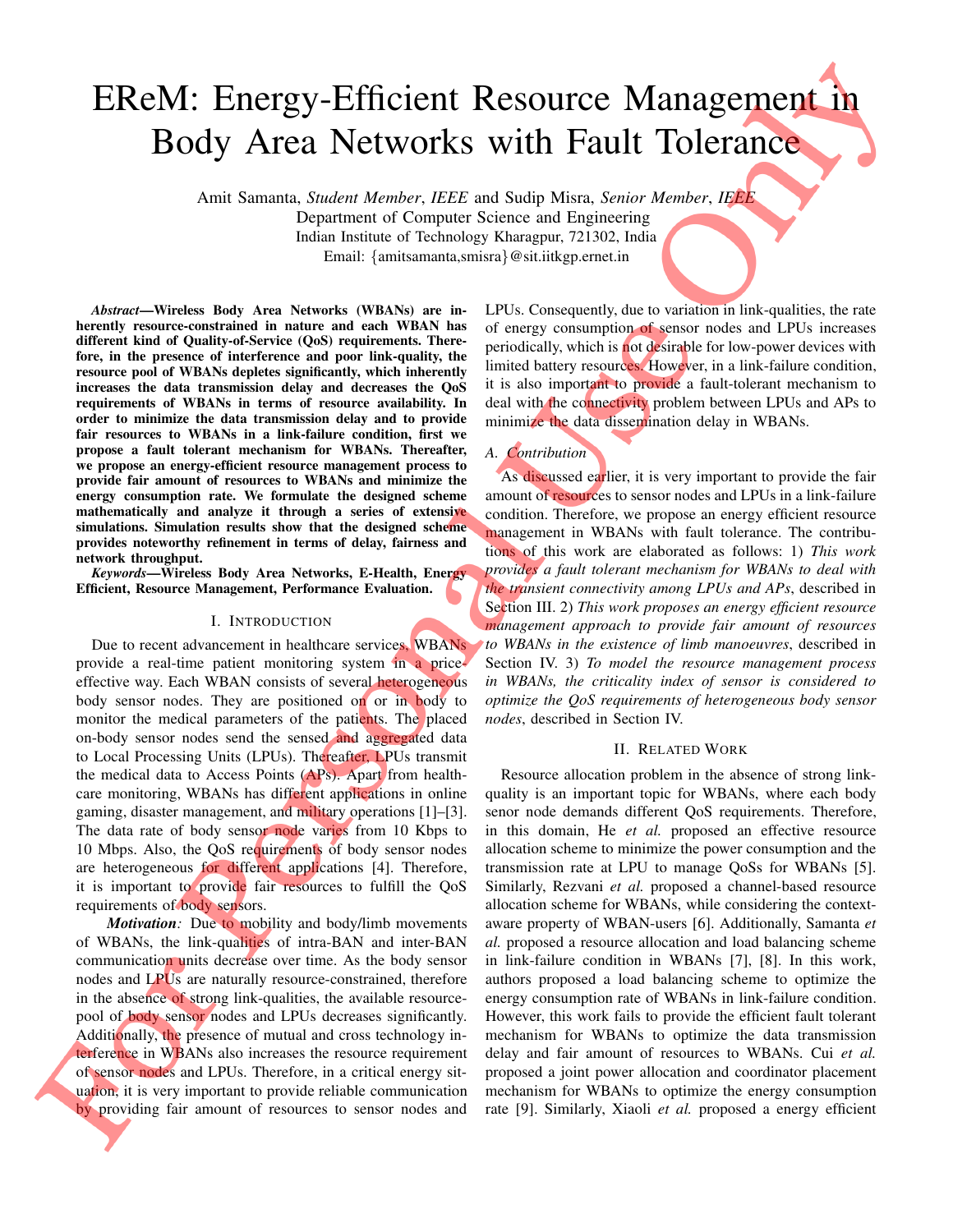resource allocation scheme to minimize the energy consumption rate of sensor nodes [10]. Similarly, Liu *et al.* proposed energy-harvesting resource allocation scheme to WBANs [11]. The energy-harvesting scheme is analyzed though Markov chain analysis process to optimize the energy consumption rate. Consequently, Ren *et al.* proposed a throughput assurance mechanism for WBANs in the presence of multiple WBANs in an area [12].

**Synthesis:** However, the existing resource allocation and energy efficient mechanisms in the literature only considered the static behavior of link-qualities. They did not observe the temporal behavior of link-qualities, hence there is a requirement to design a fault tolerant mechanism, which provides dynamic connectivity with least mean square error in the presence of poor link-quality. Additionally, we propose a distributed resource management scheme to provide fair amount of resources to WBANs with fault tolerance.

### III. SYSTEM MODEL

Suppose, N number of WBANs,  $\mathcal{B} = \{B_1, B_2, \cdots, B_N\},\$ are present in an area. Each WBAN consists of  $n$  number of body sensor nodes,  $B = \{b_1, b_2, \dots, b_n\}$ , which are placed on-body to monitor the medical parameters of patients. After monitoring the medical parameters, the body sensor nodes transmit the aggregated data to LPU and LPUs transmit the data to APs in an area. Here, we consider  $M$  number of APs  $A = \{A_1, A_2, \dots, A_M\}$  in an area to transmit the medical data to medical servers. Each of the WBAN  $B_i$  has a requested  $BW_{avail}^t$  and available  $BW_{req}^t$  bandwidth at time t to provide the medical services. Here, the criticality index of  $i^{th}$  WBAN is considered to be  $\bigtriangledown_i$  in order to provide the priority to critical WBANs. In the absence of strong linkquality, the resource pool of body sensor nodes and LPUs decreases inherently, which increases the energy consumption rate and data transmission delay of the network. Therefore, to optimize the energy consumption rate and data transmission delay, we propose a fault-tolerant energy efficient resource management scheme for WBANs.

*Fault Tolerance Mechanism for WBANs:* To provide the fault tolerant connectivity among WBANs and APs in the absence of strong link-quality, we introduce a fault tolerant graph model to consider the fault tolerant ties among WBANs and APs [13]. Fault tolerant tie denotes the strong communion links between WBANs and APs. Therefore, with the maximum usage of these fault tolerant ties, the resource availability of WBANs increases, which inherently decreases data dissemination delay and increases QoS of WBANs. Hence, by proving fault tolerant connectivity to WBANs, the resource availability of WBANs increases. The fault tolerant graph model is mathematically expressed as:

$$
G_f = \{ \mathcal{N}, \mathcal{E} \}, \mathcal{N} \in N \text{ and } \mathcal{E} = \{ (N, M) : e_{N, M} = 1 \} \quad (1)
$$

where  $\mathcal N$  and  $\mathcal E$  denotes the vertexes and edges of fault tolerant graph. The fault tolerant edge between WBANs and APs is mathematically expressed as:

$$
e_{N,M} = \begin{cases} 1, & \text{if } N \text{ and } M \text{ are connected} \\ 0, & \text{Otherwise} \end{cases}
$$

(2)

*1) Formation of Fault Tolerant Utility:* After forming the fault tolerant graph among WBANs and APs, we formulated a fault tolerant utility to provide fault tolerant connectivity among WBANs and APs. To maximize the fault tolerant utility each WBAN has its own strategy in order to get seamless connectivity and fair amount of QoS.

Definition 1. The fault tolerant strategy profile for WBANs in a link-failure condition is defined as:

$$
\mathcal{S} = \{S_1, S_2, \cdots, S_N\} \in \prod_{i=1}^N \mathbb{S}_i \tag{3}
$$

It represents the strategy of each WBAN in order to establish a fault tolerant connectivity in a link-failure condition.

For the given strategy profile  $S$ , the fault tolerant utility of each WBAN is denoted as  $\mathcal{U}_i(S)$ , which represents the payoff of utility of a WBAN  $B_i,$  accounting to establish a fault tolerant connectivity with APs. Therefore, the fault tolerant utility of a WBAN,  $B_i$ , with strategy,  $S$ , is defined as:

$$
\sum_{i=1}^{N} \mathcal{U}_i(S) = \sum_{i=1}^{N} \mathcal{Q}_i + \sum_{i=1}^{N} \mathcal{F}_i
$$
 (4)

where  $Q_i$  and  $F_i$  denote the QoS requirement of each WBAN and fault tolerant connectivity establishment factor, respectively. The QoS (in bytes per second) requirement,  $Q_i$ , of WBAN,  $B_i$  is mathematically expressed as:

$$
\sum_{i=1}^{N} \mathcal{Q}_i = \frac{\sum_{i=1}^{N} p_i \mathbb{P}}{\sum_{t=1}^{T} \mathcal{D}_t + \sum_{i=1}^{N} \mathcal{Z}_i}
$$
(5)

where  $p_i$  denotes the number of packets transmitted,  $\mathbb P$  denotes packet size, and  $\mathcal{D}_t$  denotes the packet transmission delay.  $\mathcal{Z}_i$ denotes the delay-sensitive medical data transmission cost. It denotes the incurred data transmission cost in the presence of delay in the network, which is defined as:

$$
\sum_{i=1}^{N} Z_i = \sum_{t=1}^{T} \left( \frac{\sum_{i=1}^{N} \sum_{j=1}^{M} d(i,j) \times C_t}{D_t d_{max}} \right)
$$
 (6)

where  $d(i, j)$  and  $d_{max}$  denotes the Euclidean distance and maximum Euclidean distance between WBANs and APs, respectively.  $C_t$  denotes unit cost of medical data transmission. The fault tolerant connectivity establishment factor is depends on different parameters — *residual energy factor*, *packet loss rate*, *normalized received signal strength*, and *channel link capacity*, which are discussed as follows:

• *Residual Energy Factor (REF)*: The residual energy factor,  $\mathcal{X}_i$ , of WBAN,  $B_i$  [8], is mathematically expressed as:

$$
\sum_{i=1}^{N} \mathcal{X}_i = \Psi \sum_{i=1}^{N} \frac{E_{pre}^i}{E_{ini}^i}
$$
 (7)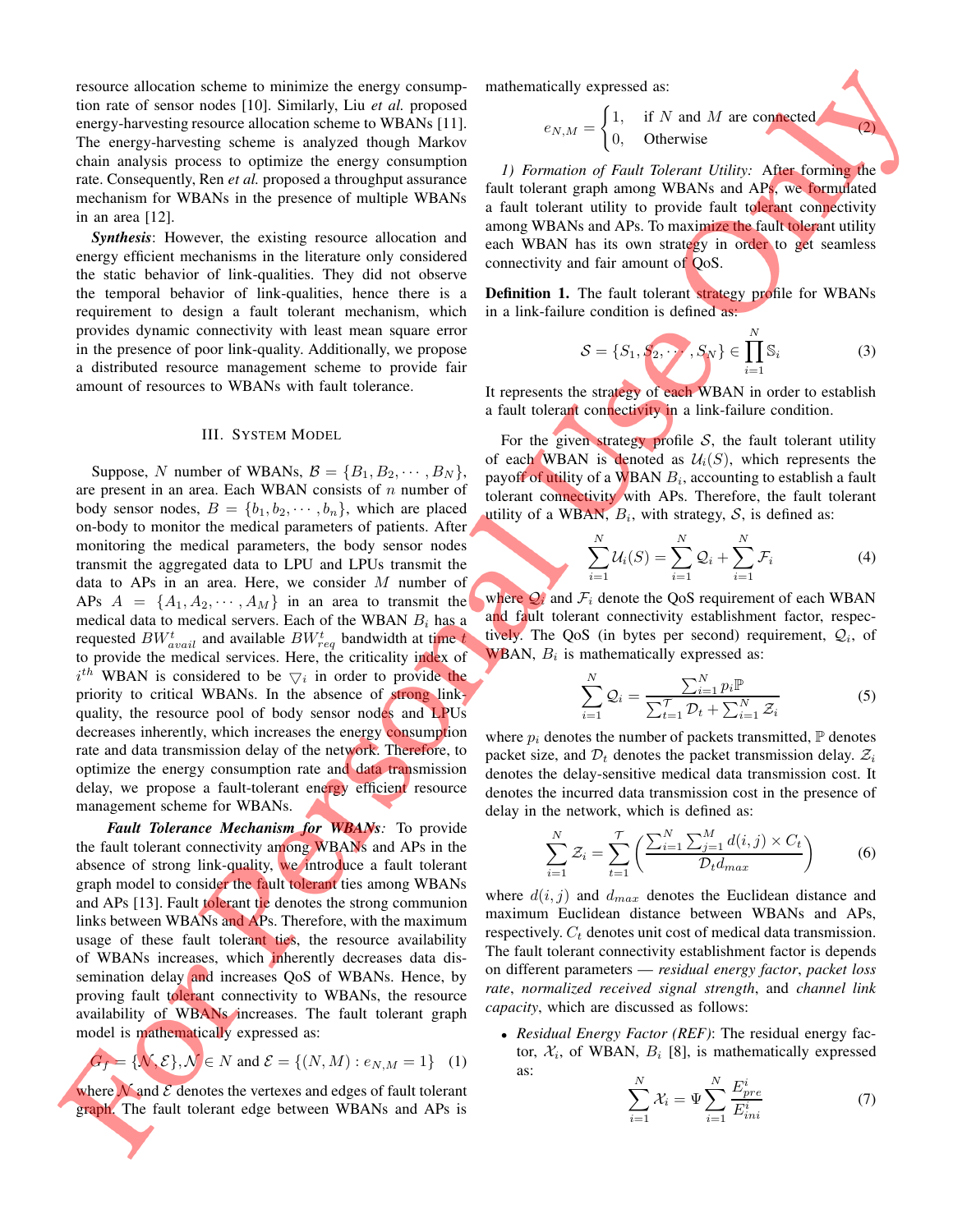where  $\Psi$  denotes the scaling energy factor of WBANs,  $E_{pre}^{i}$  and  $E_{ini}^{i}$  denote the present residual energy and initial energy of WBAN  $B_i$ , respectively.

• *Packet Loss Rate (PLR)*: In the absence of strong linkquality, the packet loss rate of WBANs is defined as:

$$
\sum_{i=1}^{N} \sigma_i = \sum_{i=1}^{N} \sum_{t=1}^{T} \left[ \mathcal{P}_{loss,i}^t - \left( \frac{\mathcal{P}_{tran,i}^t - \mathcal{P}_{rec,i}^t}{\mathcal{P}_{tran,i}^t} \right) \right]
$$
(8)

where  $\mathcal{P}_{loss,i}^{t}$  denotes the packet loss due to presence of interference and mobility of WBAN  $B_i$ .  $\mathcal{P}_{tran,i}^t$  and  $\mathcal{P}_{rec,i}^{t}$  denote the number of packet transmitted and received at time  $t$  of WBAN  $B_i$ , respectively.

• *Normalized Received Signal Strength (NRSS)*: Let RSSS value of a particular AP is  $\gamma$ , then the normalized RSSS value is denoted as  $\gamma_{nor,i}$  [14], which is defined as:

$$
\sum_{i=1}^{N} \gamma_{nor,i} = \sum_{i=1}^{N} \sum_{j=1}^{M} \left| \frac{(\gamma_{ij} - \gamma_{max}) \times 100}{(\gamma_{max} - \gamma_{min})} \right| \qquad (9)
$$

where  $\gamma_{nor,i}$  is the normalized RSSS value,  $\gamma_{ij}$  is the RSSS value from AP  $A_j$  to WBAN  $B_i$ .  $\gamma_{min}$  and  $\gamma_{max}$ are the minimum and maximum RSSS values of an AP,  $A_i$ .

• *Channel Link Capacity (CLC)*: The channel link capacity between WBANs and APs is mathematically expressed as:

$$
\sum_{i=1}^{N} \mathcal{Y}_{i} = \sum_{t=1}^{T} \sum_{i=1}^{N} \sum_{j=1}^{M} \left( L_{i,j}^{t} - l \frac{P_{receive}^{t}}{P_{noise}^{t}} \right)
$$
 (10)

where  $L_{i,j}^{t}$  denotes the link capacity of channel between  $i$  and  $j$ , and  $l$  denotes the link capacity factor (i.e.,  $l = \frac{\tilde{L}_{i,j}^t}{L_{max}^t}$ .  $\frac{P_{receiver}^t}{P_{noise}^t}$  denotes the variation in the link capacity at time t. However,  $P_{receive}^t$  and  $P_{noise}^t$  denotes the received signal power from AP and received noise signal power at time  $t$ , respectively.

Now, the fault tolerant connectivity establishment factor is mathematically expressed as:

$$
\mathcal{F}_i = \left( f \chi \frac{\mathcal{X}_i}{\mathcal{X}_{max}} + f \sigma \frac{\sigma_i}{\sigma_{max}} + f \gamma \frac{\mathcal{Y}_i}{\gamma_{max}} + f \gamma \frac{\mathcal{Y}_i}{\mathcal{Y}_{max}} \right) \tag{11}
$$

where  $f_{\mathcal{X}}$ ,  $f_{\sigma}$ ,  $f_{\gamma}$ , and  $f_{\mathcal{Y}}$  denotes the normalized factor for REF, PLR, NRSS, and CLC, respectively.

*2) A Fault Tolerant Utility Maximization Framework:* To provide fault tolerant connectivity to WBANs, we need to maximize the Fault Tolerant Utility (FTU), which is mathematically expressed as:

$$
\sum_{i=1}^{N} \mathcal{U}_i(S) = \frac{\sum_{i=1}^{N} p_i \mathbb{P}}{\sum_{i=1}^{T} \mathcal{D}_t + \sum_{i=1}^{N} \mathcal{Z}_i} + \sum_{i=1}^{N} \left( f_X \frac{\mathcal{X}_i}{\mathcal{X}_{max}} + f_{\sigma} \frac{\sigma_i}{\sigma_{max}} + f_{\gamma} \frac{\gamma_i}{\gamma_{max}} + f_{\gamma} \frac{\mathcal{Y}_i}{\gamma_{max}} \right) \tag{12}
$$

Therefore. the optimization problem for optimal fault tolerant connectivity is mathematically expressed as:

Maximize 
$$
\sum_{i=1}^{N} U_i(S) = \frac{\sum_{i=1}^{N} p_i \mathbb{P}}{\sum_{t=1}^{T} \mathcal{D}_t + \sum_{i=1}^{N} \mathcal{Z}_i} + \sum_{i=1}^{N} \left( \frac{f_{\mathcal{X}} \mathcal{X}_i}{\mathcal{X}_{max}} + \frac{f_{\sigma} \sigma_i}{\sigma_{max}} + f_{\gamma} \frac{\mathcal{N}_i}{\gamma_{max}} + \frac{f_{\mathcal{Y}} \mathcal{Y}_i}{\mathcal{Y}_{max}} \right)
$$
  
Subject to 
$$
\gamma_{th} \leq \gamma_i, \gamma_i = \frac{P_{tx}}{P_{tx} + P_{no} + \sum_{h \in N} P_{inf}^k}
$$
(13)

$$
L_{i,j}^t \ge L_{i,j}^{th}, t \in \{t_1, t_2, \cdots, t_t\}
$$
 (14)

$$
\mathcal{Q}_i \ge \mathcal{Q}^{th}, \mathcal{F}_i \ge \mathcal{F}^{th}, i \in \mathcal{N}, j \in \mathcal{M}
$$
 (15)

Detailed illustration of the scheme is discussed. Equation (12) shows the main optimization problem. Equation (13) describes that the NRSS,  $\gamma_i$ , is to be greater than the threshold NRSS,  $\gamma_{th}$ . The bandwidth capacity of a link,  $L_{i,j}^t$ , is to be greater than the threshold bandwidth capacity,  $\tilde{L}_{i,j}^{th}$ , as present in Equation (14). Equation (15) shows that the  $\tilde{\text{Q}}$  requirements,  $Q_i$ , is to be greater than the threshold QoS requirements of WBANs,  $\mathcal{Q}^{th}$  and the fault tolerant connectivity factor,  $\mathcal{F}_i$ , is to be greater than threshold fault tolerant connectivity factor,  $\mathcal{F}^{th}.$ 

# IV. EREM: ENERGY-EFFICIENT RESOURCE MANAGEMENT

In the presence of link-failure condition, the availability of fair amount of resources to sensor nodes and LPUs is very important to provide reliable communication. Therefore, to model the energy efficient resource management scheme, we present some definitions for the easier understanding of the proposed mathematical model. They are described as follows:

Definition 2. The weight of each link represents the communication cost for data transmission in WBANs [15], which is:

$$
\mathcal{W}_{ij}^t = \begin{cases} C_{com,ij}^t, & \text{if } i \neq j \\ \mathbb{S} + C_{com,ij}^t, & \text{Otherwise} \end{cases}
$$
 (16)

where  $C_{com,ij}^t$  denotes the unit communication cost of data transmission between WBAN  $B_i$  and AP  $A_j$  at time t and S denotes the initial network management cost.

Definition 3. The data transmission rate of each link between LPUs and APs at time  $t$  is defined as:

$$
\sum_{i=1}^{N} \sum_{j=1}^{M} \Theta_{ij}^{t} = \sum_{i=1}^{N} \sum_{j=1}^{M} p_{ij}^{t} \mathbb{P} \times \mathcal{T}
$$
 (17)

where  $p_{ij}^t$  denotes the number of packets transmitted from WBAN  $B_i$  to AP  $A_j$ ,  $\mathbb P$  denotes the size of the data packets, and  $T$  denotes the total packet transmission period.

Definition 4. The resource requirement of data transmission over a link between  $i$  and  $j$  is mathematically expressed as:

$$
\mathcal{H}_t = R + \sum_{i=1}^{N} \sum_{j=1}^{M} \beta \left( \frac{\Theta_{ij}^t}{\Theta_{max}} \right) G_{ij}
$$
(18)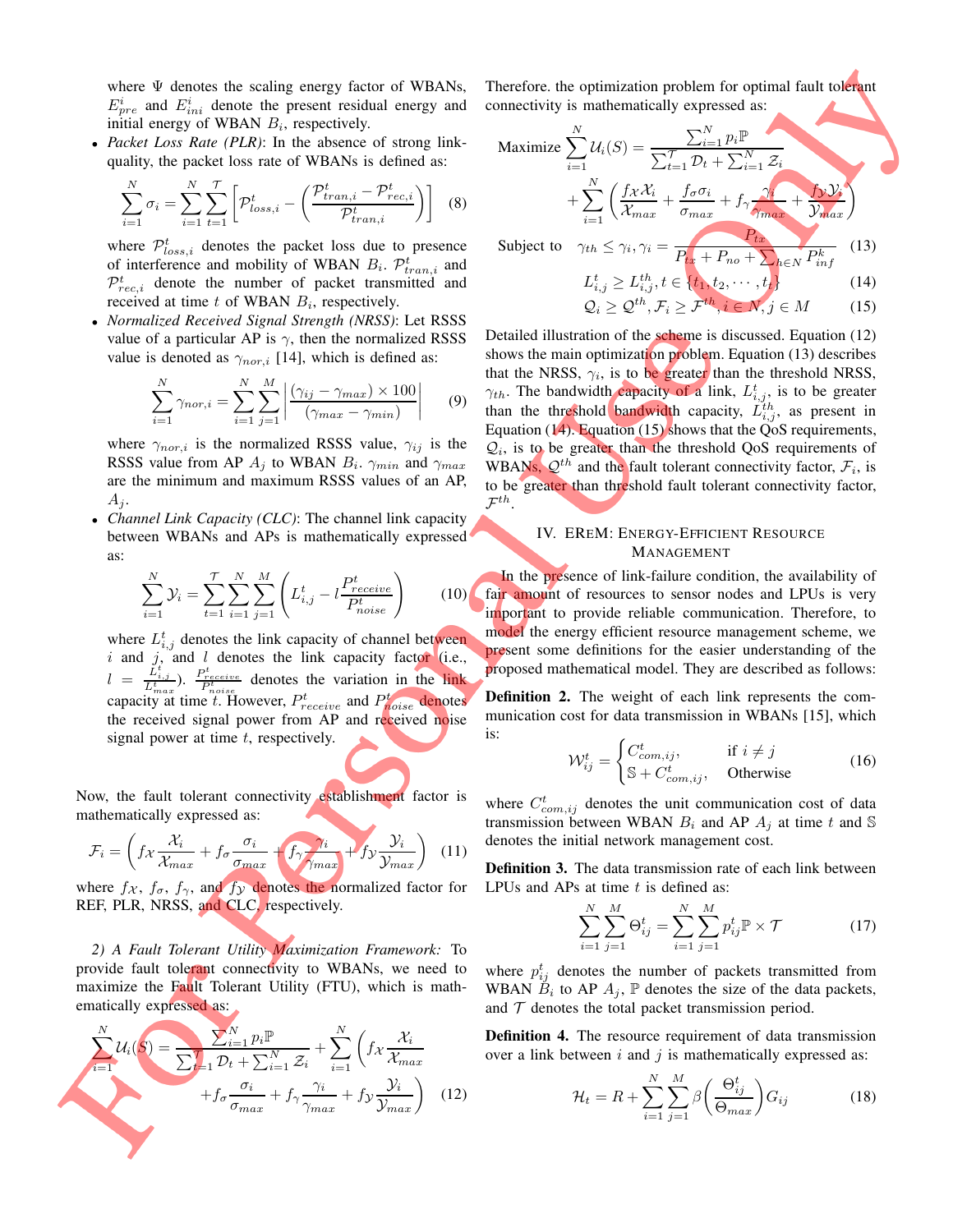where  $\frac{\Theta_{ij}^t}{\Theta_{max}}$  denotes the data transmission factor,  $\Theta_{max}$ denotes the maximum data transmission rate,  $\beta$  denotes the channel overhead,  $R$  denotes the initial resource requirement of data processing, and  $G_{ij}$  denotes the bandwidth capacity of existing link.

#### *A. Necessity of Cooperative Resource Management*

In this section, we mathematically prove the necessity of cooperative resource management in Theorem 1.

Theorem 1. *If in the absence of strong link-quality, the rate change of resource requirement of WBANs increases over time, then the resource availability decreases.*

$$
\mathcal{H}_t \gg \mathcal{H}_{t+1} \tag{19}
$$

*Proof.* The rate of change of resource requirement,  $r(t)$ , of WBANs at time, t, for the time period,  $T_t$  to  $T_{t-1}$  [15], is defined as:

$$
r(t) = \frac{\sum_{t=1}^{T} |\mathcal{H}_t - \mathcal{H}_{t-1}|}{\sum_{t=1}^{T} T_t - T_{t-1}}
$$
(20)

Now, in the presence of poor link-quality, the rate of change of resource requirements of WBANs at time  $t + 1$  increases over the period,  $T_{t+1}$  to  $T_t$ , which is mathematically expressed as:

$$
r(t+1) = \frac{\sum_{t=1}^{T} |\mathcal{H}_{t+1} - \mathcal{H}_t|}{\sum_{t=1}^{T} T_{t+1} - T_t}
$$
(21)

However, as in the presence of poor link-quality, the value of  $\Theta_{ij}^{t}$  decreases therefore the resource availability,  $\mathcal{Z}_{t+1}$ , of WBANs at time  $t+1$  increases. Therefore, we get,  $r(t+1) \ll$  $r(t)$ . Hence, the proof concludes.

## *B. Resource Management using Cost-based Approach*

After establishment of fault tolerant connectivity among WBANs and APs, it is important to provide fair amount of resources to WBANs. Therefore, in the presence of link-failure condition, the availability of fair amount of resources to sensor nodes and LPUs depletes over time. However, we model an energy efficient resource management scheme using pricebased approach to provide reliable connection to WBANs in a link-failure condition. The price-based approach for resource management in WBANs is mainly categorized into two cost functions — *energy-consumption cost* and *monetary cost for data transmission*. These two cost function are described as: • The first cost function,  $\mathbb{E}(c)$ , represents the total energy consumption in WBANs due to presence of mutual and cross technology interference, and for data transmission and reception process. It is defined as:

$$
\mathbb{E}(c) = \sum_{t=1}^{T} \sum_{j=1}^{N} \sum_{j=1}^{M} E_{d_t, B_i} \phi_{ij}^t + \sum_{t=1}^{T} \sum_{i=1}^{N} \sum_{j=1}^{M} E_{d_t, b_i} (1 - \phi_{ij}^t)
$$
\n(22)

where  $E_{d_t, B_i}$  and  $E_{d_t, b_i}$  denotes the unit energy-consumption cost in WBANs for intra-BAN and inter-BAN communication.  $\phi_{ij}^t$  and  $(1-\phi_{ij}^t)$  denotes the probability of data transmission in intra-BAN and inter-BAN communication units, respectively.

• The second cost function,  $\Phi(c)$ , represents the total monetary cost [16] of providing fair resources to WBANs in the absence of strong link-quality, which is defined as:

$$
\Phi(c) = \sum_{t=1}^{T} C_p^t + C_{BW}^t
$$
\n(23)

where  $\mathcal{C}_p^t$  and  $\mathcal{C}_{BW}^t$  denotes data processing cost and bandwidth allocation cost, respectively. The data processing cost,  $\mathcal{C}_p^t$ , for medical data transmission in WBANs after establishing a fault connectivity is expressed as:

$$
\mathcal{C}_p^t = \sum_{i=1}^N \sum_{j=1}^M (\mu_h^t \mathcal{C}_c^{in} + \kappa_h^t \mathcal{C}_c^{out}) \mathcal{W}_{ij}^t + \sum_{i=1}^N \sum_{j=1}^M \mathcal{C}_T \mathcal{J}_t \mathcal{W}_{ij}^t
$$
 (24)

where  $\mu_h^t$  and  $\kappa_h^t$  denotes the amount of data generated and transmitted at time t, respectively.  $C_c^{in}$  and  $C_c^{out}$  denotes the unit cost of processing inbound and outbound traffic of WBANs.  $C_T$  denotes the monetary cost per unit time period of data transmission and  $\mathcal{J}_t$  denotes required number of slots of unit time.  $W_{ij}^t$  denotes the probability of data transmission in WBANs after establishment of fault tolerant connectivity. However, the bandwidth allocation cost of WBANs,  $\mathcal{C}_{BW}^{t}$ , for fault tolerant connectivity is mathematically expressed as:

$$
\mathcal{C}_{BW}^{t} = \lambda_{e,t} \mathcal{C}_{BW}^{e_t} U(t) BW_{alloc} \tag{25}
$$

where  $BW_{alloc}$  denotes the amount of bandwidth resource allocated to one unit of data,  $U(t)$  denotes the total data size,  $\lambda_{e,t}$  denotes the fraction of total data size of  $U(t)$  transmitted over edge  $e_{ij}$ , and  $C_{BW}^{e_t}$  denotes the cost of occupying one unit of bandwidth along link  $e_{ij}$  per time slot. The network cost optimization for energy-efficient resource management in WBANs is defined as:

Minimize 
$$
\sum_{t=1}^{T} C_{tot}^{t} = \mathbb{E}(c) + \Phi(c)
$$
  
Subject to 
$$
\sum_{i=1}^{N} E_{d_t, B_i} \ge E_{d_t, B_i}^{th}, C_p^t \ge C_p^{th}, C_{BW}^t \ge C_{BW}^{th}
$$
(26)

Solving the optimization problem using Lagrangian Optimization problem is expressed as:

$$
\mathcal{L}_{\mathcal{U}} = \sum_{i=1}^{N} \frac{\nabla_{i}^{i}}{C_{tot}^{th}} \sum_{k=1}^{K} \mathcal{L}_{k} (E_{d_{t}, B_{i}}, C_{p}^{t}, C_{BW}^{t}) - F_{1} \bigg( \sum_{t=1}^{T} C_{p}^{t} - C_{p}^{th} \bigg) - F_{2} \bigg( \sum_{i=1}^{N} E_{d_{t}, B_{i}} - E_{d_{t}, B_{i}}^{th} \bigg) - F_{3} \bigg( \sum_{t=1}^{T} C_{BW}^{t} - C_{BW}^{th} \bigg)
$$

where  $F_1$ ,  $F_2$  and  $F_3$  are the constraints for Lagrangian Multipliers and  $\nabla i$  represents criticality index of WBANs based on medical situations. Hence, we focus on to optimize  $\mathcal{L}_{\mathcal{U}}$  using the Lagrange Multiplier. Thus,

$$
\frac{\delta \mathcal{L}_{\mathcal{U}}}{\delta \mathcal{C}_{tot}^t} = \sum_{i=1}^{N} \sum_{k=1}^{K} -\frac{\nabla_i \mathcal{L}_k(E_{d_t, B_i}, \mathcal{C}_p^t, \mathcal{C}_{BW}^t)}{\mathcal{C}_{tot}^{th}^2}
$$
(27)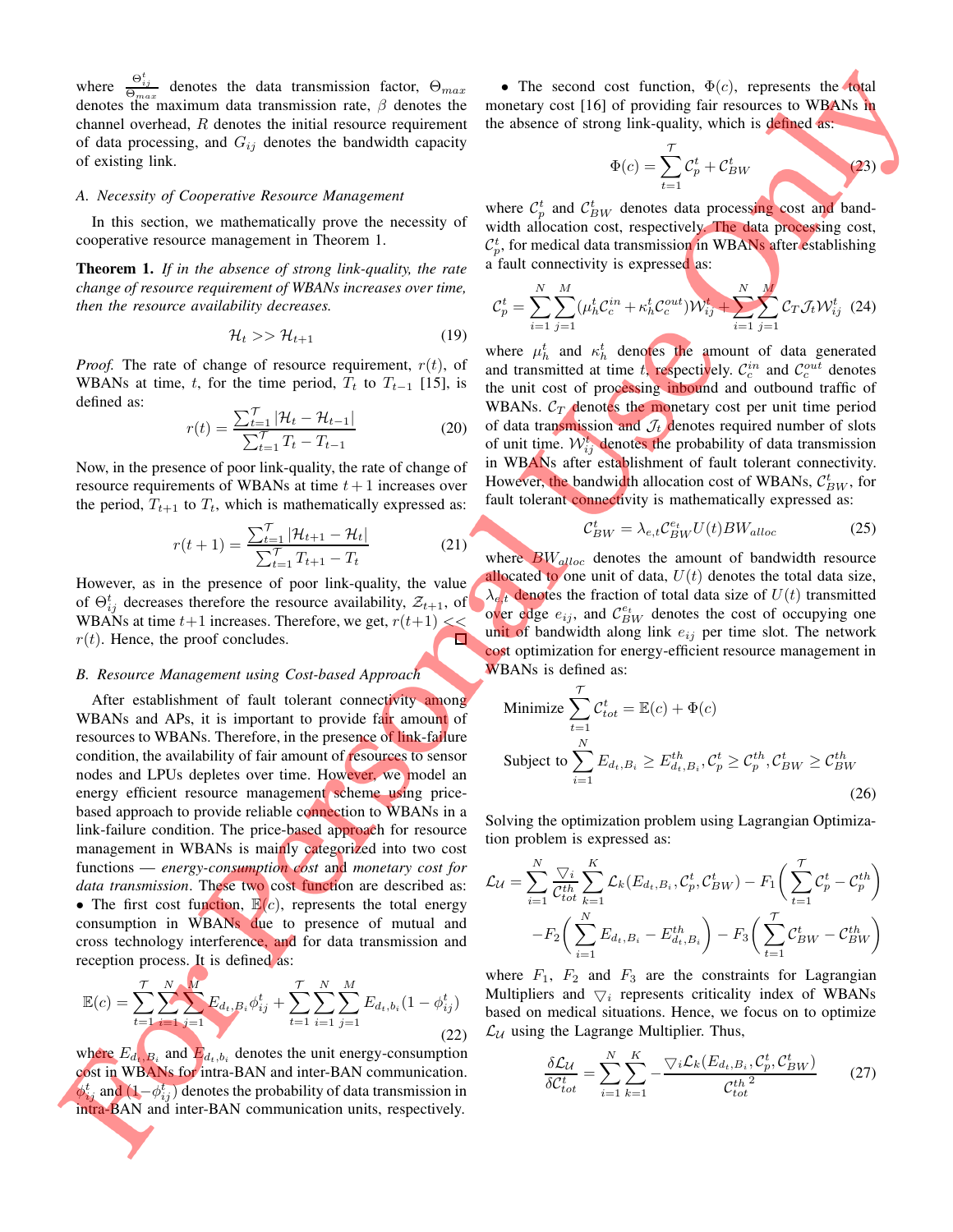$$
\frac{\delta \mathcal{L}_{\mathcal{U}}}{\delta \mathcal{C}_{p}^{t}} = \sum_{i=1}^{N} \frac{\nabla_{i}}{\mathcal{C}_{tot}^{th}} \sum_{k=1}^{K} \frac{\delta \mathcal{L}_{k}(E_{d_{t}, B_{i}}, \mathcal{C}_{p}^{t}, \mathcal{C}_{BW}^{t})}{\delta \mathcal{C}_{p}^{t}}
$$
(28)

$$
\frac{\delta \mathcal{L}_{\mathcal{U}}}{\delta \mathcal{C}_{BW}^{t}} = \sum_{i=1}^{N} \frac{\nabla_i}{\mathcal{C}_{tot}^{th}} \sum_{k=1}^{K} \frac{\delta \mathcal{L}_k(E_{d_t, B_i}, \mathcal{C}_p^t, \mathcal{C}_{BW}^t)}{\delta \mathcal{C}_{BW}^{t}}
$$
(29)

Using the equations, we obtain the minimum value of  $\mathcal{L}_{\mathcal{U}}$ to get the minimized resource management cost for WBANs. To analyze the overall performance, our proposed approach is named as — *E2R with fault tolerance* for WBANs.

## V. PERFORMANCE EVALUATION

We examine the performance of proposed scheme using MATLAB simulator and follow the simulation setup according to [15], [17] and Table I. We consider the area of 2.5 Km  $\times$ 2.5 Km, where  $50 - 300$  number of WBANs are present. The residual energy of each WBAN is considered to be 5 J and the sensing range of body sensors is 0.5−1.5 m. The packet rate of sensor node is 4 packets/sec with the packet size of 512 Bytes. We consider the group-based mobility of WBANs, proposed by Nabi *et al.* [18]. However, the experimental setup follows the IEEE 802.15.6 standard [19] in order to evaluate the reallife performance the proposed approach. The data transmission between sensor nodes and coordinator, and coordinator to APs follows the single-hop star topology. The energy consumption rate of WBANs is mathematically expressed as [7]:

$$
E_{re} = E_{tot} - (E_{tran} + E_{rec} + E_{loss})
$$
 (30)

where  $E_{tot}$ ,  $E_{tran}$ ,  $E_{rec}$ , and  $E_{loss}$  denotes the initial residual energy of WBANs, energy consumption for data transmission, energy consumption for data packets reception, and energy consumption due to interference and link-failure condition in WBANs. The fairness of resource management among WBANs is mathematically expressed as,  $\mathbb{F}_i = \frac{BW_{req}^t}{BW_{avg}^t}$ . Here, the fairness is described by the fact that, how fairly the resources are being distributed among WBANs.

|  | Table I: Simulation Parameters |  |
|--|--------------------------------|--|
|--|--------------------------------|--|

| Parameter                                    | Value                    |
|----------------------------------------------|--------------------------|
| Simulation area                              | $2.5$ Km $\times$ 2.5 Km |
| Simulation duration (Sec)                    | 150                      |
| Number of WBANs                              | $-300$                   |
| Number of body sensor within a WBAN          |                          |
| Number of LPUs per WBAN                      |                          |
| Residual energy of each WBAN                 | $0.5$ J                  |
| Velocity of each WBAN                        | $1.5 \text{ m/s}$        |
| Energy consumption of $Tx$ -circuit [15]     | $16.7$ nJ                |
| Energy consumption of Rx-circuit [15]        | $36.1$ nJ                |
| Energy consumption of Amplifier-circuit [15] | $1.97$ nJ                |

*Results and Discussion:* Figure 1(a) depicts the total energy consumption of different sensor nodes in the presence of fault tolerant connectivity between WBANs and APs. As in the absence of fair link-quality between WBANs and APs, the energy consumption rate of sensor nodes increases, therefore we proposed a fault tolerant mechanism to minimize the energy consumption rate of sensor nodes. From the figure, we observe that the energy consumption rate using proposed approach — *E2R with fault tolerance* decreases over time. We

also compared our proposed scheme with *with fault tolerance w/o optimization* and *w/o fault tolerance w/o optimization*, where we observe that our scheme perform better in terms of energy consumption by  $10\%$  and  $20\%$ , respectively. Figure 1(b) presents the cost incurs for resource management process in WBANs. From the figure, we observe that the cumulative cost incurs due to resource management process for the increase number of WBANs. To optimize the resource management cost, we proposed a resource management cost optimization approach, through which we are able to minimize the resource management cost than the two approaches *with fault tolerance w/o optimization* and *w/o fault tolerance w/o optimization*. Therefore, our proposed approach — *E2R with fault tolerance* outperforms the other approaches by 8% and 10%, respectively. Figure 1(c) shows the normalized network throughput for varying number of WBANs. From the figure, we observe that the proposed approach — *E2R with fault tolerance* able to provide the optimal fault tolerant connectivity to WBANs for poor link-quality. Therefore the network throughput of WBANs increases, while the other approaches fails to provide maximum achievable throughput to WBANs. Figure  $1(d)$  provides the average delay of the network for the varying number of WBANs. In the absence of strong link-quality, the data transmission delay of WBAN increases as WBANs are not able to transmit its packets instantly. Hence, to optimize the data transmission delay, we proposed a fault tolerant mechanism with fair resource management to WBANs, which inherently decreases the average delay of WBANs than the other approaches — *with fault tolerance w/o optimization* and *w/o fault tolerance w/o optimization*.

Figure 2(a) presents the fairness of WBANs in terms of resource availability in the absence of strong link-quality. From the figure, we observe that the availability of resources to WBANs using our proposed scheme — *E2R with fault tolerance* is more, therefore the fairness among WBANs increases using our scheme. We also compared our schemes with the other approaches, where our approach outperforms the existing approach by  $5-8\%$ . Figure 2(b) shows the quality-ofservice of WBANs for the proposed system model. From the figure, we see that the QoS increases for WBANs using our proposed scheme — *E2R with fault tolerance*, as we provide fault tolerant mechanism with fair resource distribution among WBANs. Figure 2(c) presents the fault tolerance activity of the proposed approach — *E2R with fault tolerance*. From the figure, we see that the proposed approach is more adaptive towards the poor link-quality than the other approaches *with fault tolerance w/o optimization* and *w/o fault tolerance w/o optimization*. As the proposed approach provides a dynamic fault tolerant mechanism to WBANs, therefore the fault tolerance of the network increases for link-failure condition. Figure 2(d) shows the mean square error of the fault tolerant mechanism. We observe that the error rate using our proposed approach is lesser than the existing approaches. The proposed approach — *E2R with fault tolerance* out performs others by 12% and 15%.